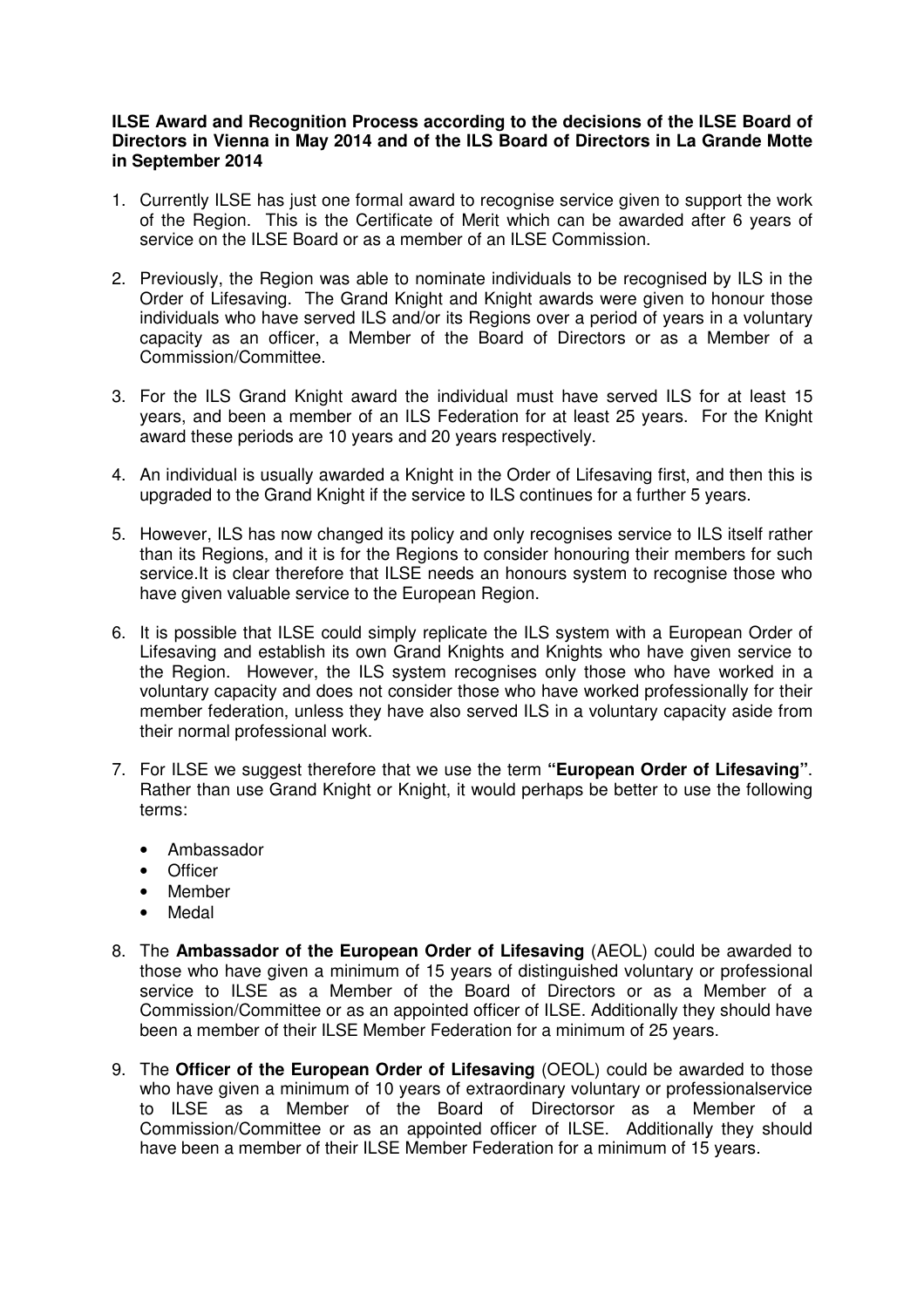- 10. The **Member of the European Order of Lifesaving** (MEOL) could be awarded to those who have given a minimum of 6 years of exceptional voluntary service to ILSE as a Member of the Board of Directors or as a Member of a Commission/Committee or as an appointed officer of ILSE. Additionally they should have been a member of their ILSE Member Federation for a minimum of 10 years.
- 11. The **European Order of Lifesaving Medal** (EOLM) could be awarded to recognise those who have given a minimum of 6 years of voluntary service to ILSE. Further extensions to this could be considered. For instance, the basic award could be an "**European Order of Lifesaving Bronze Medal**" for 6 years, **Silver** for 10 years and **Gold** for 15 years or more.
- 12. Nominations for these awards can be made in two ways:
	- A Member of the ILSE Board may make a nomination to recognise the service of the individual
	- The President of an ILSE Member Federation may make a nomination to recognise the service of the individual.
- 13. In the case of nominations being made by a member of the ILSE Board, the ILSE Secretariat will contact the President of the relevant ILSE Member Federation to confirm that the individual meets the criteria for the specific award in terms of membership of that Federation.
- 14. All nominations must be submitted to the ILSE Secretariat who will check the nomination for completeness, and, in the case of the nomination being made by a Member of the ILSE Board, check with the individual's Member Federation to confirm they meet the criteria for the specific award for which they are nominated.
- 15. The nominations will be considered in a closed meeting of the ILSE Chancellery. If the award is recommended by the Chancellery, it is brought before the ILSE Board of Directors to formally approve or disapprove. If the nomination is not approved, no further action is taken and the person who submitted the nomination is advised confidentially.
- 16. It is important that the person submitting the nomination does not discuss this with the individual concerned or notify them in any way pending the decision of the ILSE Board of Directors.
- 17. Alternatively, significant service could be recognised without distinction between whether it is voluntary or professional service. In that case the word "voluntary" would be removed in each of paragraphs 8 and 9. The point of those awards outlined in those paragraphs is that they recognise distinguished or extraordinary service to ILSE, in addition to long service within the Member Federation.
- 18. The Member of the European Order of Lifesaving (MEOL) and the European Order of Lifesaving Medal (EOLM) are purely awarded to recognise voluntary service to a member federation.

Dr. Detlev Mohr John Martin

ILSE President ILSE Vice President

May 2015